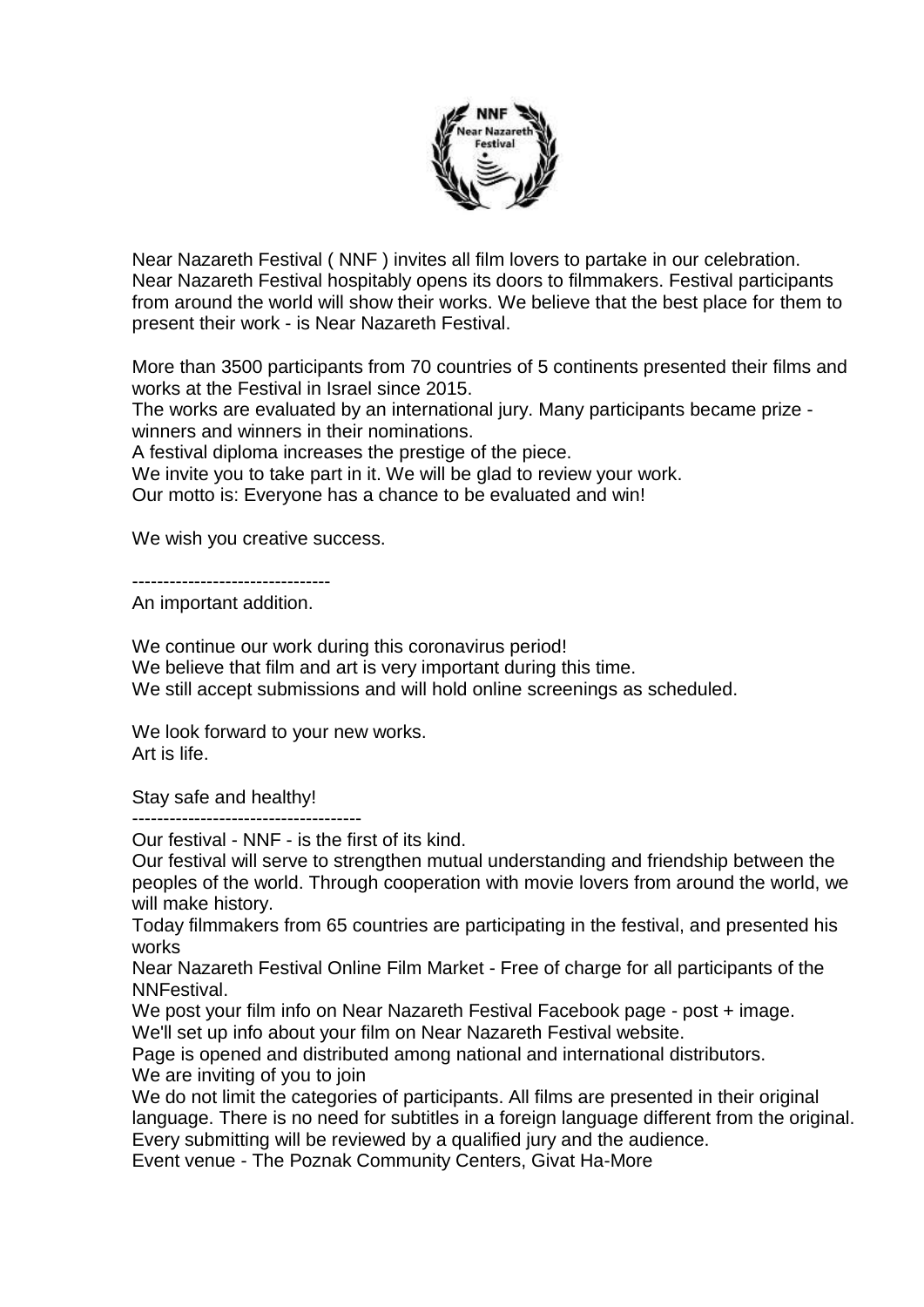# **Awards & Prizes**

#### *Certificate and Laurels*

- 1) Participants
- 2) Semi-Finalist
- 3) Finalist
- 4) Official Selections

# *InkTip Prizes -*

Three NNFestival Winners will receive:

4-month InkTip Pro Membership. As an InkTip Pro Member, thousands of filmmakers can find and read your scripts, and you'll be able to pitch directly to production companies every week. With over 3,000 options and 400 movies made, InkTip is the place for independent film.

### *iPITCH.TV Prizes -*

12-month award subscription for winners

3-month award subscription for other categories of participants

The iPitch.tv marketplace has been helping creators showcase their work for Entertainment Industry Professionals since 2016

### *ScreenReaders Prizes -*

8 free service packages for winners

Discount coupons for other categories of participants

ScreenReaders an independent group of writers that love to provide thoughtful, affordable, and actionable feedback for other screenwriters.

### **Rules & Terms**

1. The festival is held annually since 2015 in Israel. All films must be submitted via Online screeners. We request to select the correct category for your projects. If possible, please to provide English subtitles.

2. By submitting work to the festival you confirm your exclusive copyrights. All rights reserved by rights holders only and strictly enforced, all the material placed by the authors, and the contact will not be copied by us.

All comments and suggestions will be considered to whatever degree is possible. The Festival has the right to advertise to a potential distributor of the participant's work. Copying data from the festival site will be possible only with the obligatory reference to the source.

3. The decision of the jury is final and not subject to revision.

It is prohibited to transfer the insignia of our festival to other work or transferred to other individuals.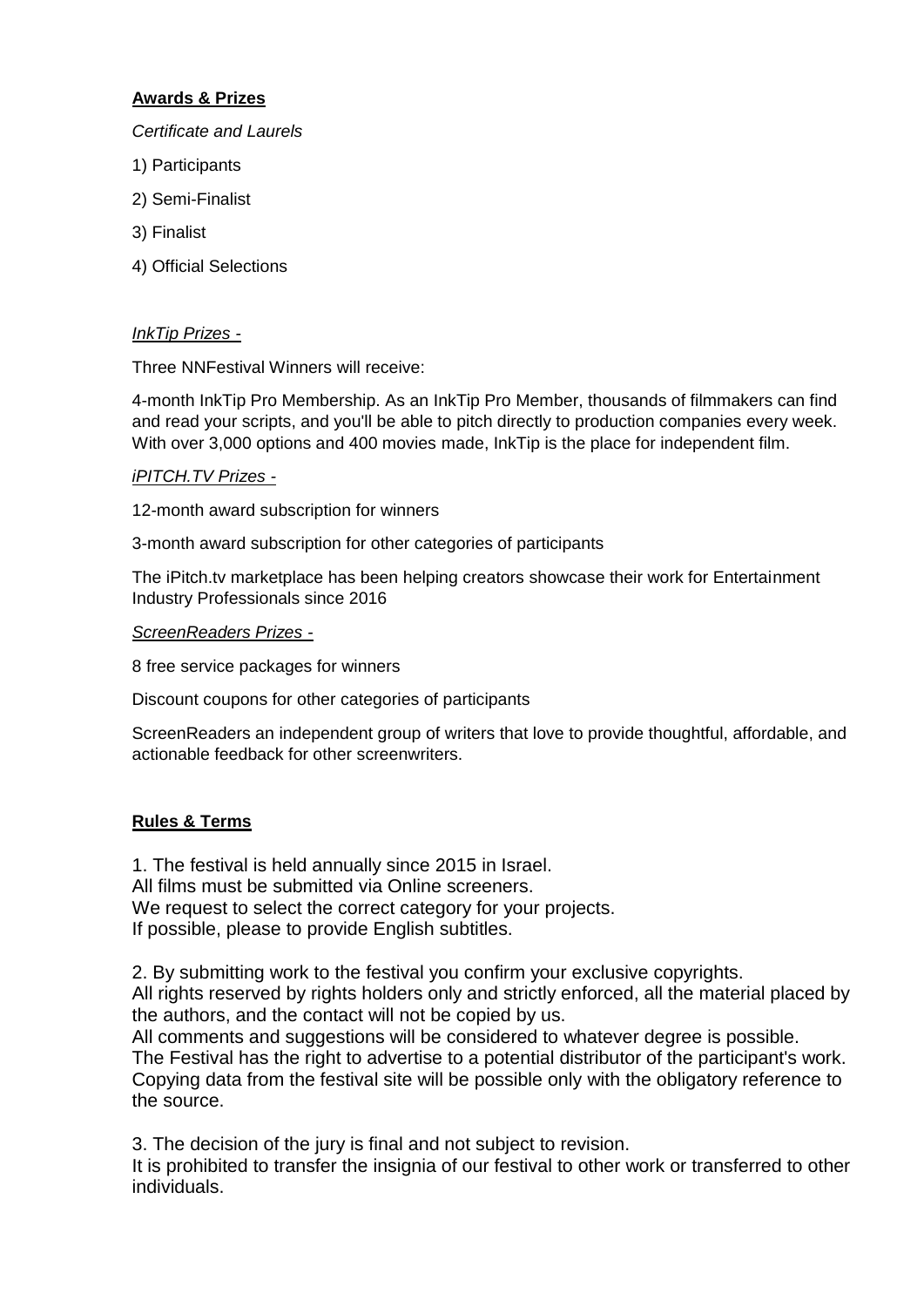A full list of rules is posted only on our official festival website.

All works are evaluated by a jury, festival audience opinions will be considered as well. Submission of works to the festival does not guarantee an official selection.

Submissions which passed the official selection is not guaranteed to be screened. Screening does not mean a win at the festival.

Each category can have multiple winners.

Management of the Festival has the right to make any changes to the rules, dates, deadlines, categories, prices and content.

An independent commission decides on screenings and the selection of the winners of the festival. It can be different works.

Live Screening in the festival does not mean a victory in the nomination.

4. The sequence of selection of films at our festival and notification.

Our festival pays maximum attention to each author and his work.

The festival commission looks through all the films, evaluates all the works received, makes its decision and recommends it to the Live show.

Authors receive in advance letters with recommendations of the commission to the show, and give permission for the show. In accordance with the decision of the commission and the author's response, as well as the high quality of the copy sent by the author, a decision is made to show the film during the festival. Our festival does not pay Screening Fee.

These films are marked by the "official selection" notification and receive the appropriate laurels and a certificate at the end of the festival within a month. Additionally - It is possible to receive from us a Certificate of E-mail or by mail - A4 size (for additional coverage of the cost of design, printing and postal services).

5. All other films are viewed and evaluated by the commission, but can not be recommended for a live show. They receive notifications:

The preselected, Finalist, Semifinalist and receive a "certificate of the participant" Additionally - If no decision is taken to show the film, but the author wants to show the it anyway, there is an option of commercial display (for payment by the author the film will be shown)

6. The winner is chosen by a decision made by a commission from the categories of Selected and Finalists and does not depend on the live screenings of the film during the festival. Some of the films will only be shown in Live screenings, others are only awarded.

7. The festival may refuse to accept the film for reasons of discrepancy to the spirit of the festival - racial and national intransigence, violence and pornography.

8. All will receive certificates and laurels at the end of the season in accordance with their notifications.

9. VIP - category.

Participation in the VIP program gives you the following benefits -

- Advertising your movie on our website and on our FB page with links to your resources
- Personal registered electronic certificate.
- Your Film will be screened at the live screenings of the season
- Personal whole page of your movie on our website
- Option to receive a printed personal certificate by mail with a 50% discount.